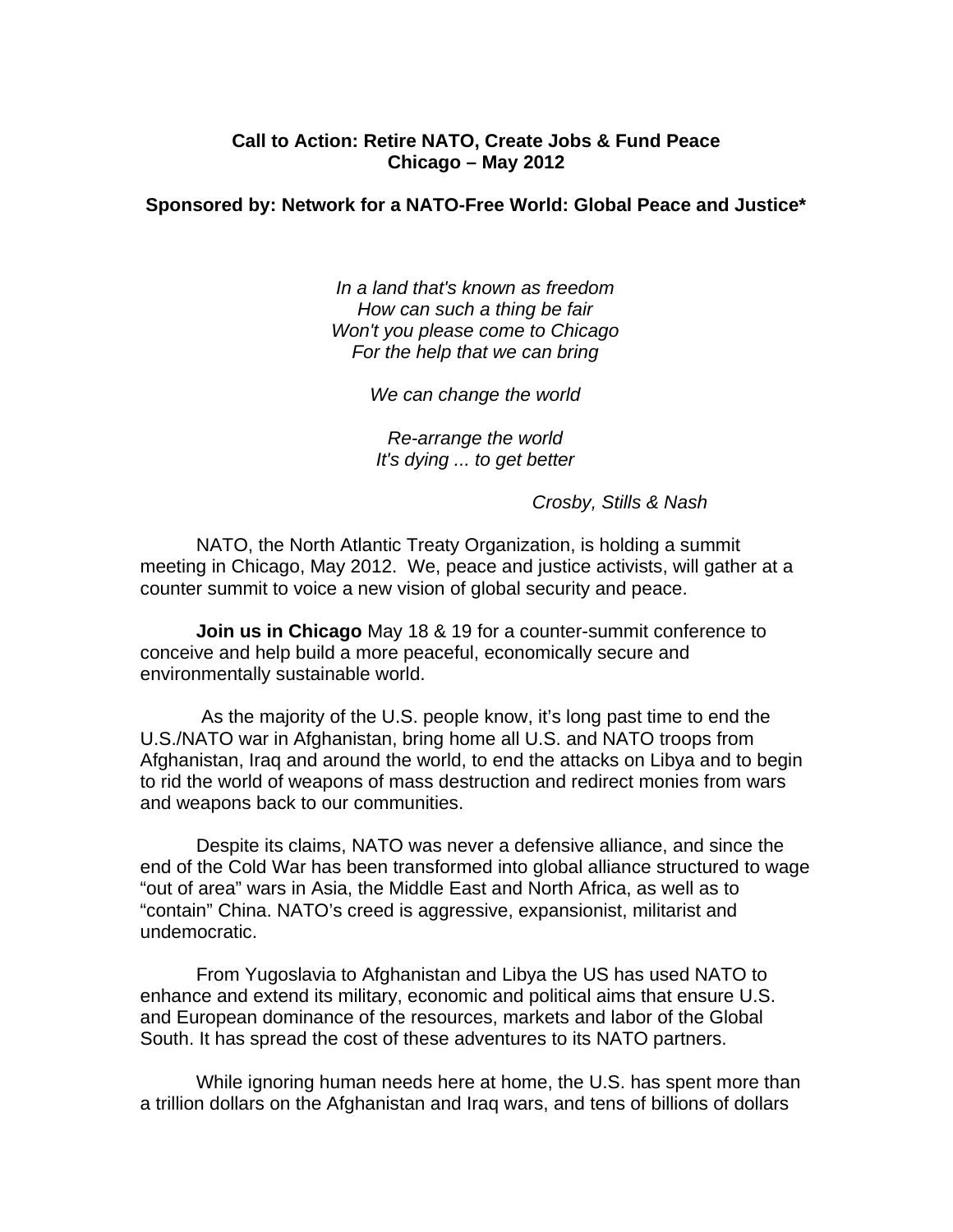more each year to maintain hundreds of military bases and nuclear weapons across Europe. Instead of wasting money on NATO, our tax dollars should be used to provide real security by creating green jobs and investing in infrastructure modernization for the 21<sup>st</sup> century, clean water, education, housing and health care for all.

The crisis of every day life in countries around the globe demands international cooperation based on respect for international law, and national sovereignty, not wars and an escalating global arms race - an arms race of one, driven by the US.

The NATO summit provides an opportunity to join in solidarity with our international counterparts to mount an education campaign to help people across the United States and in other NATO nations understand the true nature of NATO and mobilize to abolish it.

By joining together, we can visibly and nonviolently demonstrate how NATO undermines people's real security in every dimension of life. As we discuss and demand alternative and life-affirming foreign policies, we will help to build the worldwide movement that opposes NATO and its wars, and create a world of peace, justice and economic prosperity.

Diplomacy, international law, national sovereignty, international collaborations, and nonviolent conflict resolution are the foundations of real, global security.

# **Help us mobilize activists to come to Chicago to participate in an international conference.**

# **A better, more peaceful, secure and prosperous world is possible.**

### **We demand:**

- Complete withdrawal of all U.S. and NATO troops from Afghanistan.
- Withdrawal of all foreign deployed U.S. troops, bases, nuclear weapons and "missile defenses,"
- Substantial reductions in U.S. and NATO military spending to fund our communities and to meet human needs.
- Restitution of the UN Charter and International Law as means of resolving international disputes.
- Retire NATO!